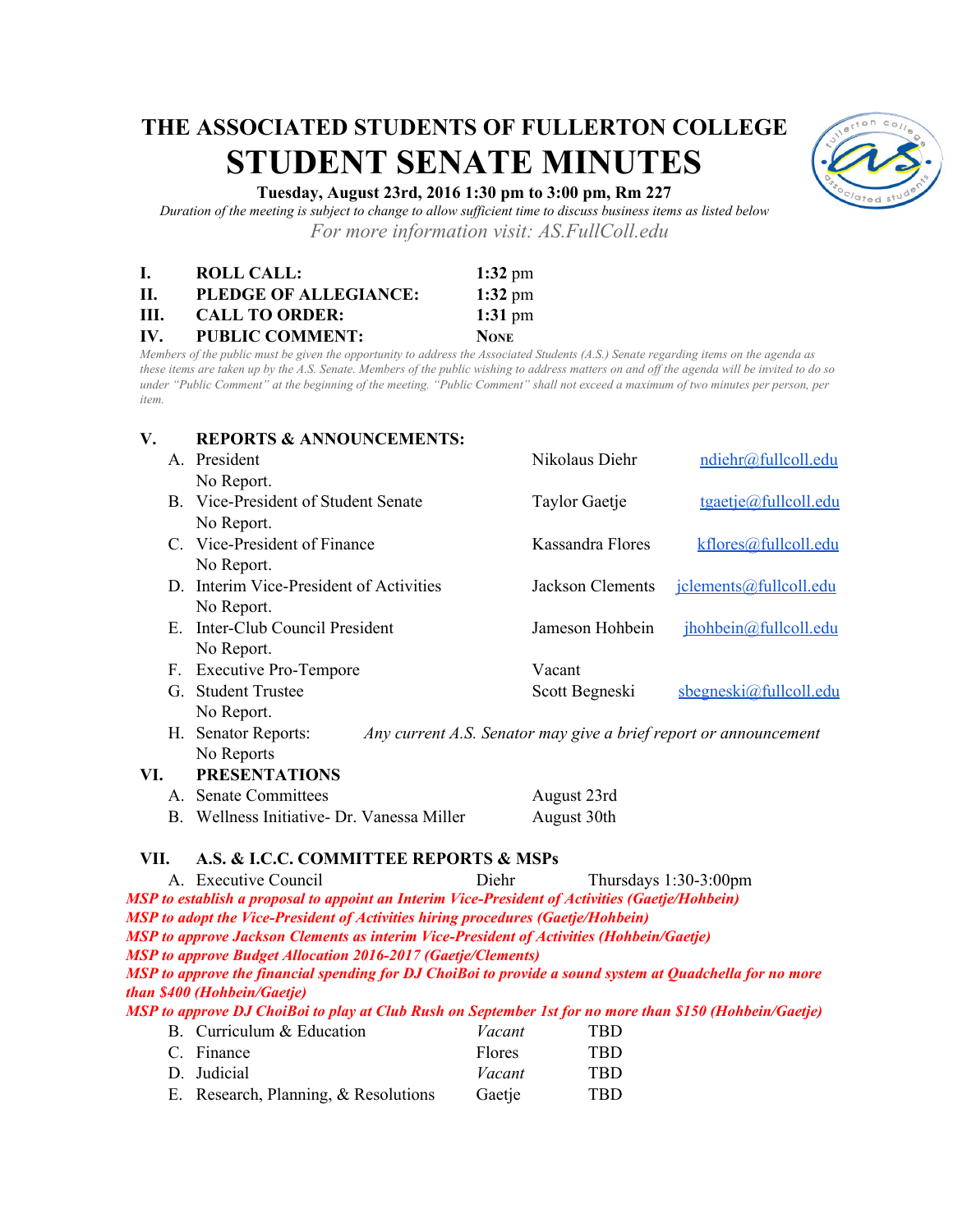| F. Activities                        | <b>Clements</b> | TRD                    |
|--------------------------------------|-----------------|------------------------|
| G. Environmental                     | Vacant          | TBD                    |
| H. A.S. CareBank                     | Plummer         |                        |
| I. Inter-Club Council                | <b>Hohbein</b>  | Mondays $1:30-3:00$ pm |
| J. Ad-hoc: Student Center Task force | Abesamis        |                        |

*MSP to approve all A.S. & ICC Committee Reports MSPs (Gaetje)*

#### **VIII. UNFINISHED BUSINESS**

A. Application for CareBank Coordinator

- a. Troy Plummer
- b. Amy Chang

Still accepting applications.

B. The position of the Executive Pro-Tempore

C. Student Representative Appointments

*MSP to approve every Student Representative that has submitted an application prior to 8.22.2016 and are eligible to serve on the Associated Students (Gaetje)*

*Robert GARCIA Clarissa ESCOBEDA Daniel SOLIS Kainat ABBAS Thu Nguyen Christian RUVALCABA Nathalie GAVARINI Robert ROSETE Tabitha VAAGE Rachel GENES Vanessa PEREZ SANTILLAN Aaron UNTIVEROS Eugene CHUN Brenden TOLIVER Vitica ARNOLD Hien DUONG Soo Yeon LEE Malia MAU Maria GARCIA Sandra OCAMPO Lourie CHIANG Camille SERRANO Zoila LOPEZ Kyriakos PSARAS Melissa CASTANEDA Dolly BOOHER Ramy RAOOF Michael RANDLE Kathleen McGINNIS Luz ALVAREZ Melanie ZARAGOSA Joselyn HERNANDEZ Avi TSANG Joann LOZANO Therese OBARA Jocelyn ARMENTA Daniel SALAZAR Gina TORRES Lael CARDINAL Laarni CATOLICO*

D. Swearing in of Student Senators Elected Spring 2016

a. If you were elected last semester and have not yet been sworn-in, please let the *chairperson know.*

Sasha Dotterman, Andrew Washington, Pedro Castillo, Catherine Young, Leyah Mukasa-Wilson, and Justin Shin were sworn in as Student Senators

E. Resignations (formal letter must be received by A.S. Office or AS@fullcoll.edu)